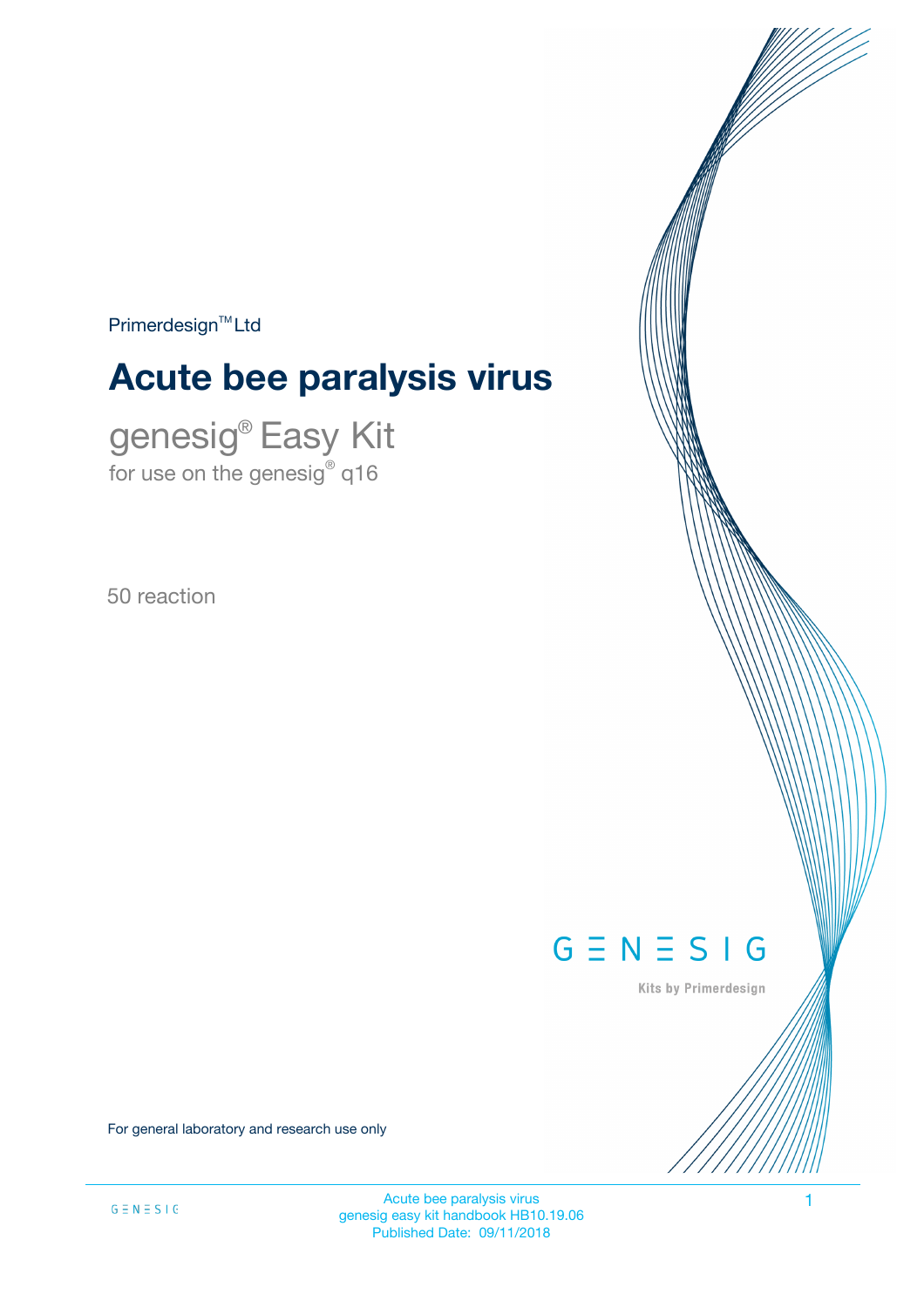## genesig® Easy: at a glance guide

#### **For each RNA test**

| Component                | <b>Volume</b>  | Lab-in-a-box pipette |  |
|--------------------------|----------------|----------------------|--|
| ABPV primer/probe mix    | 5 <sub>µ</sub> |                      |  |
| Your RNA sample          | 5 <sub>µ</sub> |                      |  |
| oasig OneStep Master Mix | 10 µl          |                      |  |

#### **For each positive control**

| Component                 | Volume         | Lab-in-a-box pipette |  |
|---------------------------|----------------|----------------------|--|
| ABPV primer/probe mix     | 5 <sub>µ</sub> |                      |  |
| Positive control template | 5 <sub>µ</sub> |                      |  |
| oasig OneStep Master Mix  | 10 µl          |                      |  |

#### **For each negative control**

| Component                | Volume         | Lab-in-a-box pipette |    |
|--------------------------|----------------|----------------------|----|
| ABPV primer/probe mix    | 5 <sub>µ</sub> |                      |    |
| Water                    | 5 <sub>µ</sub> |                      | ÷. |
| oasig OneStep Master Mix | 10 µl          |                      |    |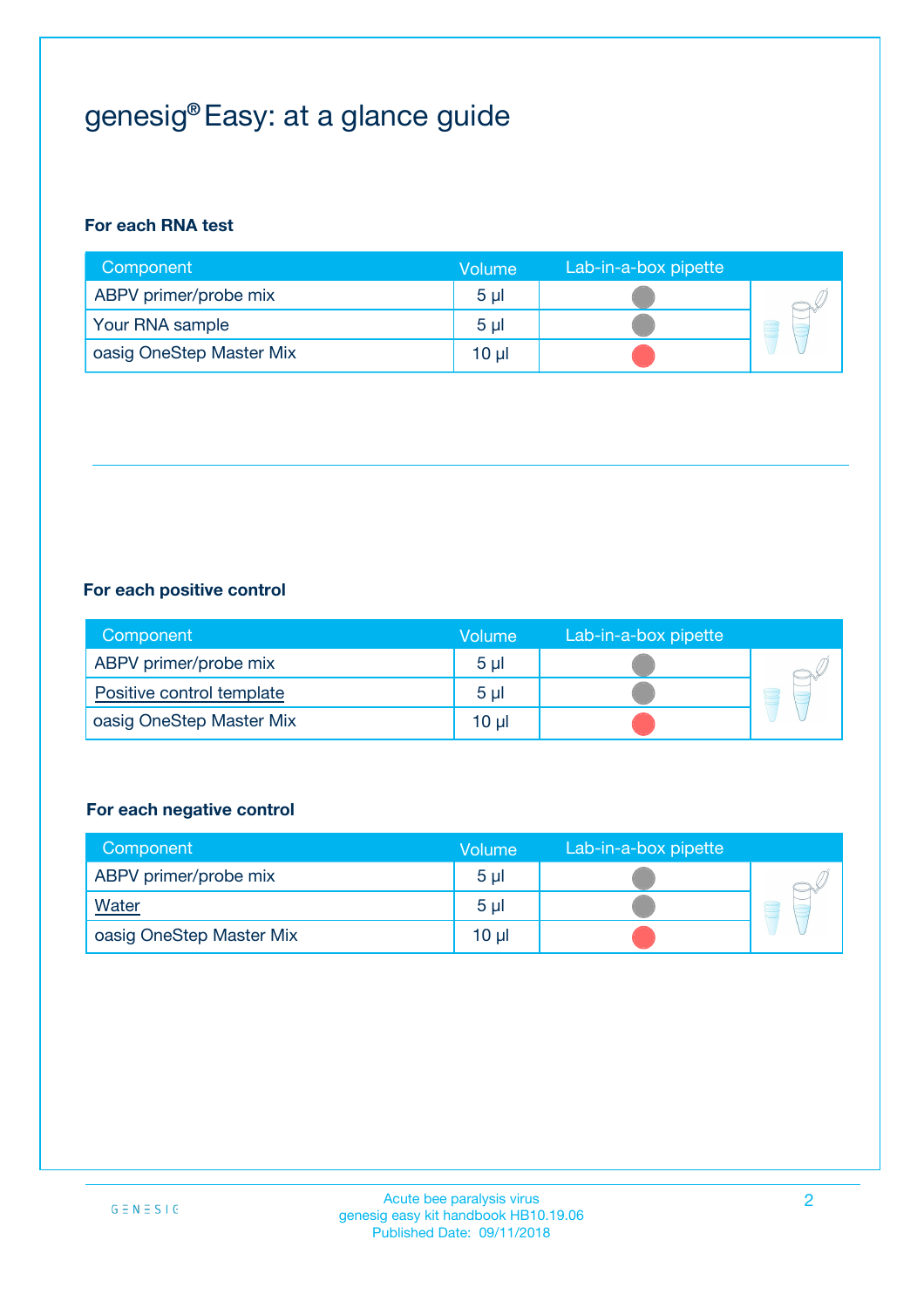### Kit Contents



## Reagents and equipment to be supplied by the user

#### **genesig® q16 instrument**

#### **genesig® Easy Extraction Kit**

This kit is designed to work well with all processes that yield high quality RNA and DNA but the genesig Easy extraction method is recommended for ease of use.

#### **genesig® Lab-In-A-Box**

The genesig Lab-In-A-Box contains all of the pipettes, tips and racks that you will need to use a genesig Easy kit. Alternatively if you already have these components and equipment these can be used instead.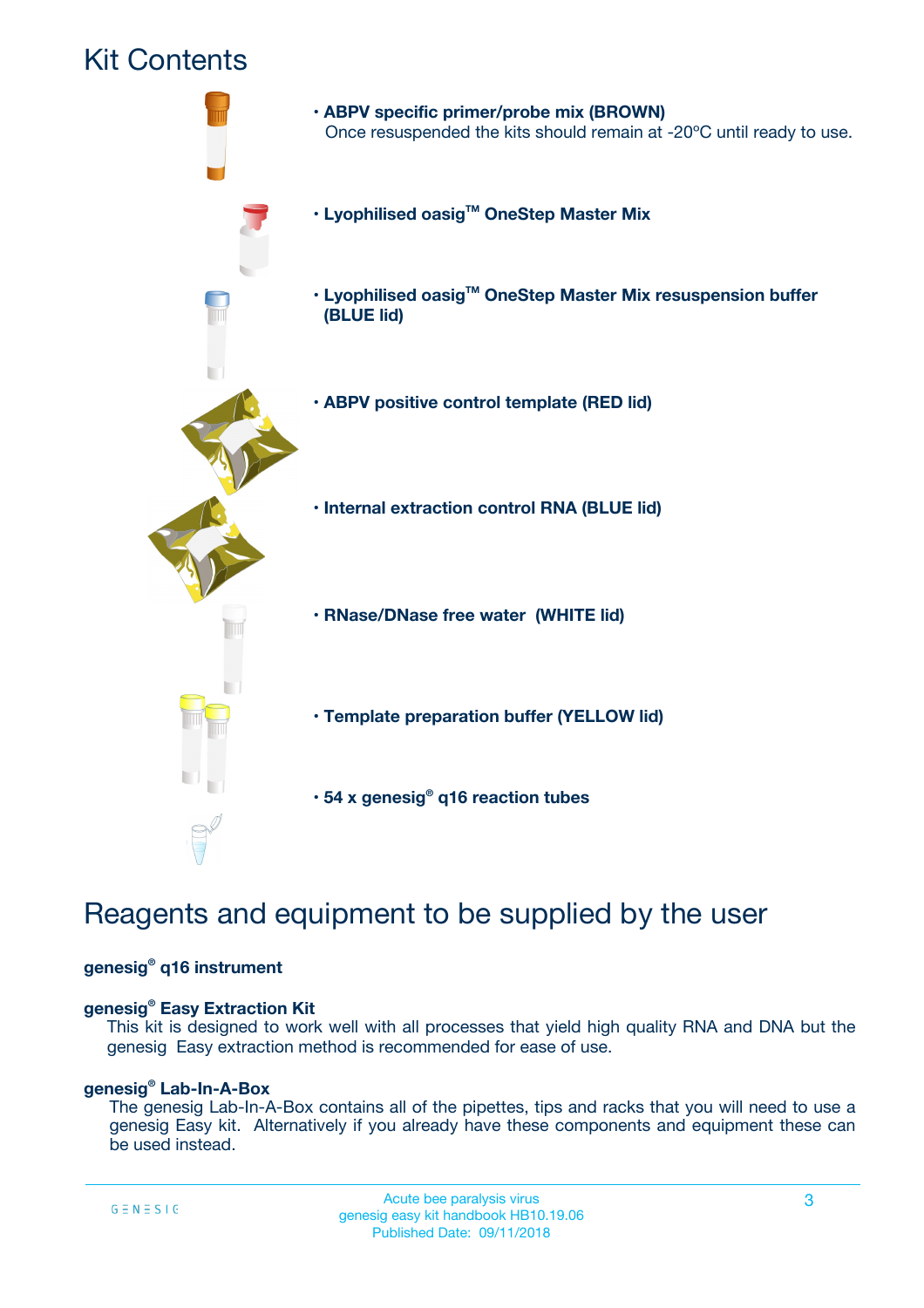## Step-by-step guide

### 1. Resuspend the test components



Use the blue pipette to transfer 500µ**l\*** of the oasig OneStep Master Mix resuspension buffer into the tube of lyophilised oasig OneStep Master Mix and mix well by gently swirling.

**\***Transfering 525µl of the oasig OneStep Master Mix resuspension buffer to your oasig OneStep Master Mix (instead of the 500µl recommended above) will enable you to take full advantage of the 50 reactions by accounting for volume losses during pipetting. In order to do so with the genesig Easy fixed volume pipettes use 1x blue, 2x red and 1x grey pipettes to make the total volume. Please be assured that this will not adversely affect the efficiency of the test.



Then use the blue pipette to transfer 500µl of water into the brown tube labelled ABPV primers/probe. Cap and shake tube to mix. A thorough shake is essential to ensure that all components are resuspended. **Failure to mix well can produce poor kit performance.**

These components are now ready to use.

Store them in the freezer from hereon.

#### Top tip

- Ensure that the primer/probe mix is mixed thoroughly before each use by shaking.
- Once resuspended do not expose genesig Easy kit to temperatures above -20°C for longer than 30 minutes at a time.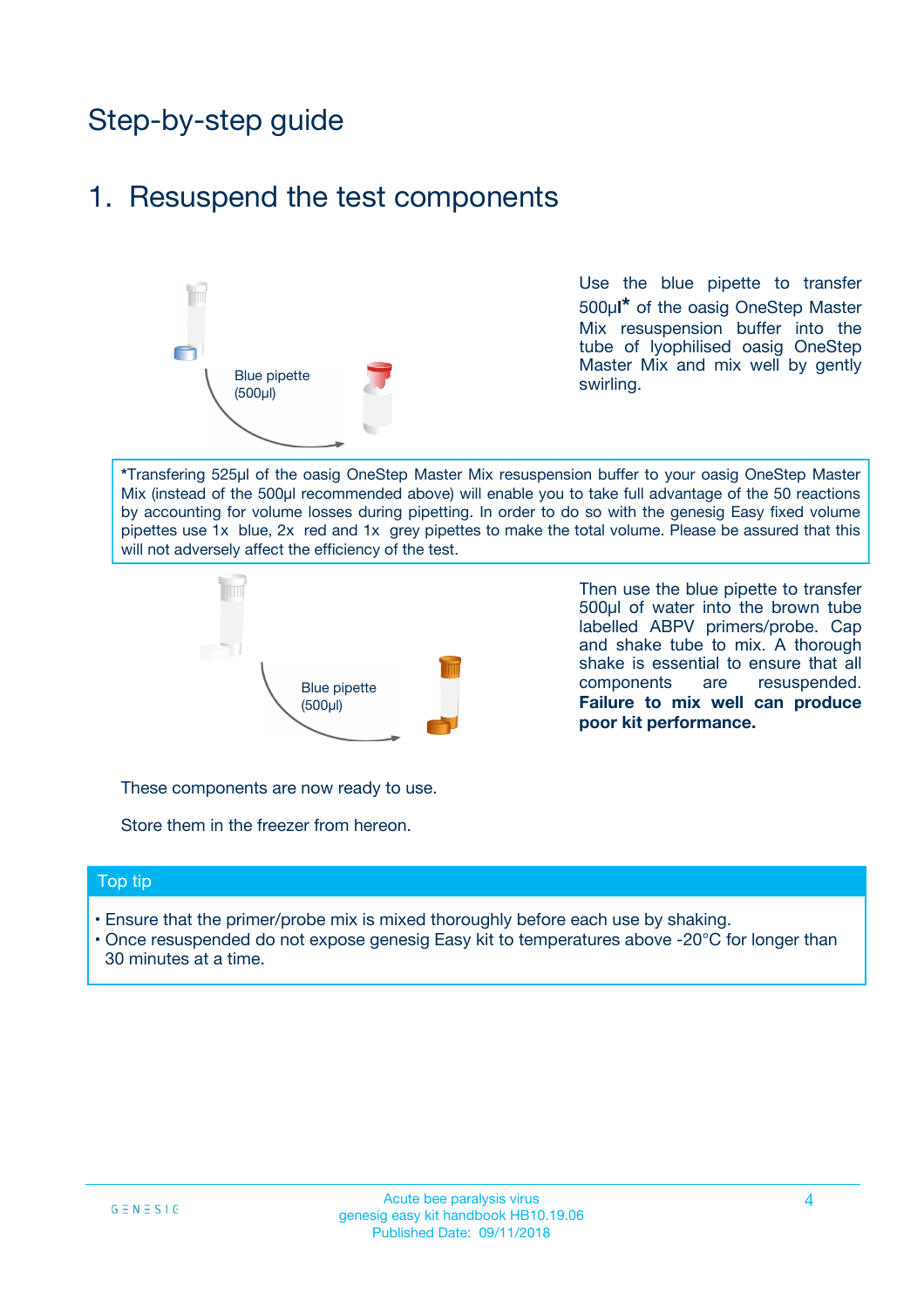## 2. Internal extraction control



Use the blue pipette to transfer 1000µl (2 x 500µl) of template preparation buffer into the Internal Extraction Control RNA tube. Cap and shake tube to mix.

Your kit contains Internal Extraction Control RNA. This is added to your biological sample at the beginning of the RNA extraction process. It is extracted along with the RNA from your target of interest. The q16 will detect the presence of this Internal Extraction Control RNA at the same time as your target. This is the ideal way to show that your RNA extraction process has been successful.

#### **If you are using an alternative extraction kit:**

Use the red pipette to transfer 10µl of Internal Extraction Control RNA to your sample **after** the lysis buffer has been added then follow the rest of the extraction protocol.

#### **If using samples that have already been extracted:**

Use the grey pipette to transfer 5µl of Internal Extraction Control RNA to your extracted sample.

### 3. Add primer/probe mix to all reaction tubes





For every reaction to be run, use the grey pipette to add 5µl of your ABPV primers/probe mix to every tube.

#### Top tip

- Always pipette the primer/probe mix directly into the bottom of the tube.
- You can label the tube lids to aid your reaction setup but avoid labelling tube sides.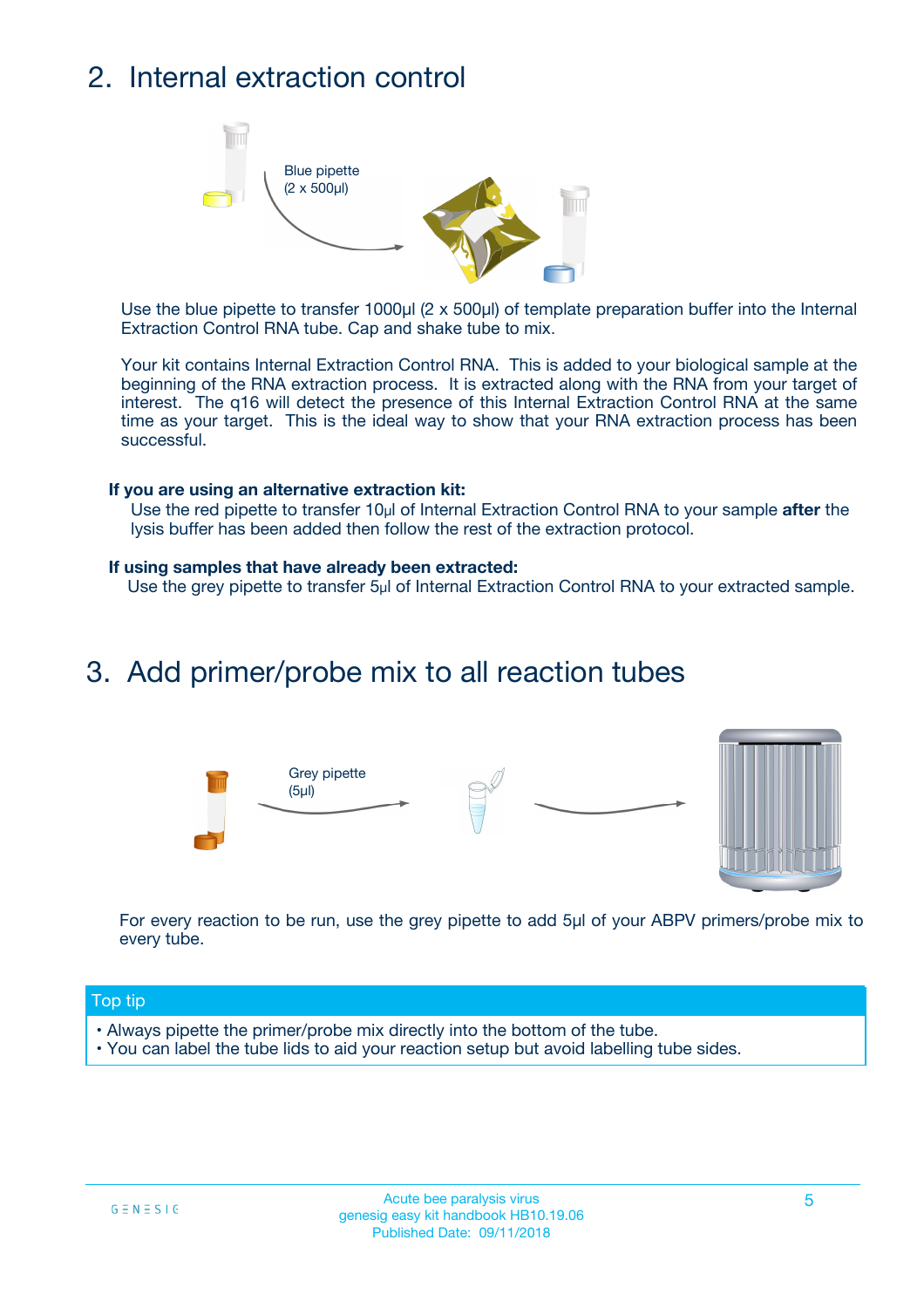## 4. Add Master Mix to all reaction tubes



For every reaction to be run, use the red pipette to add 10µl of the oasig OneStep Master Mix to the tubes containing primer/probe mix.

Move swiftly to begin your q16 run, as any delay after the oasig OneStep Master Mix has been added can effect the sensitivity of your test.

#### Top tip

**•** Always add the oasig OneStep Master Mix to the side of the tube to reduce the introduction of bubbles.

### 5. Negative control



For each test you will require a negative control. Instead of RNA water is used. This sample should typically prove negative thus proving that all of your positive samples really are positive.

To create a negative control reaction simply use the grey pipette to add 5µl of the water to the required reaction tubes. Close these tubes after adding the water.

Because some genesig kit targets are common in the environment you may occasionally see a "late" signal in the negative control. The q16 software will take this into account accordingly.

#### Top tip

**•** Always add the water to the side of the tube to reduce the introduction of bubbles.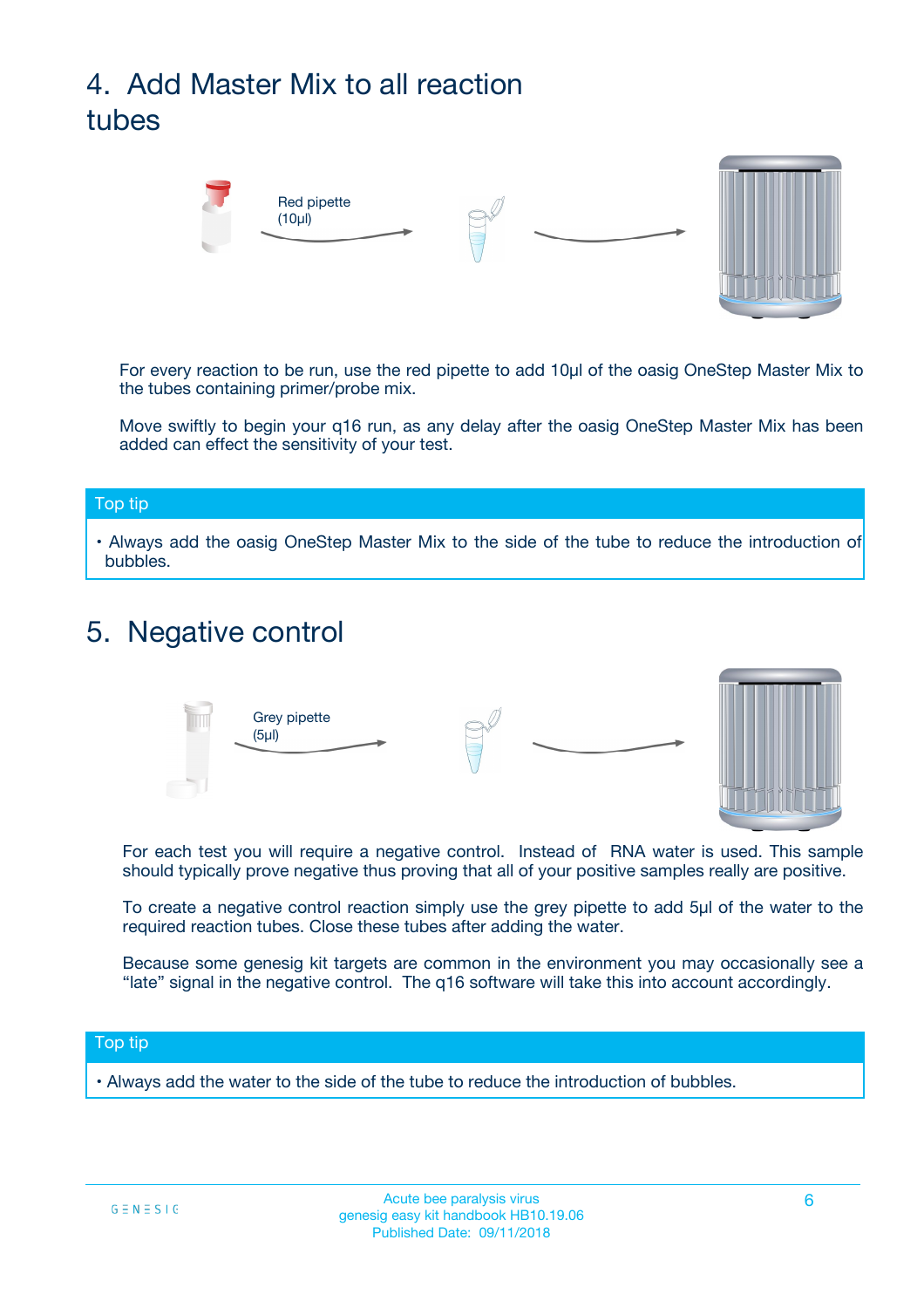## 6. Set up a test





For each sample you wish to analyse, use the grey pipette to add 5µl of your RNA sample to the required reaction tubes. Close these tubes after adding the sample. Always change pipette tips between samples.

#### Top tip

**•** Always add the RNA sample to the side of the tube to reduce the introduction of bubbles.

## 7. Positive control



Use the blue pipette to transfer 500µl of template preparation buffer into the positive control template tube. Cap and shake tube to mix.

Each time you run a test you will require a positive control. This is a small portion of RNA from your target of interest. It serves two purposes:

1. It will always test positive so it shows that everything is working as it should be.

2. The q16 software knows how much RNA is present in the positive control. So it can automatically compare your sample of interest with the positive control to calculate the amount of target RNA in your sample.

To create a positive control reaction simply use 5µl of the positive control instead of your RNA sample.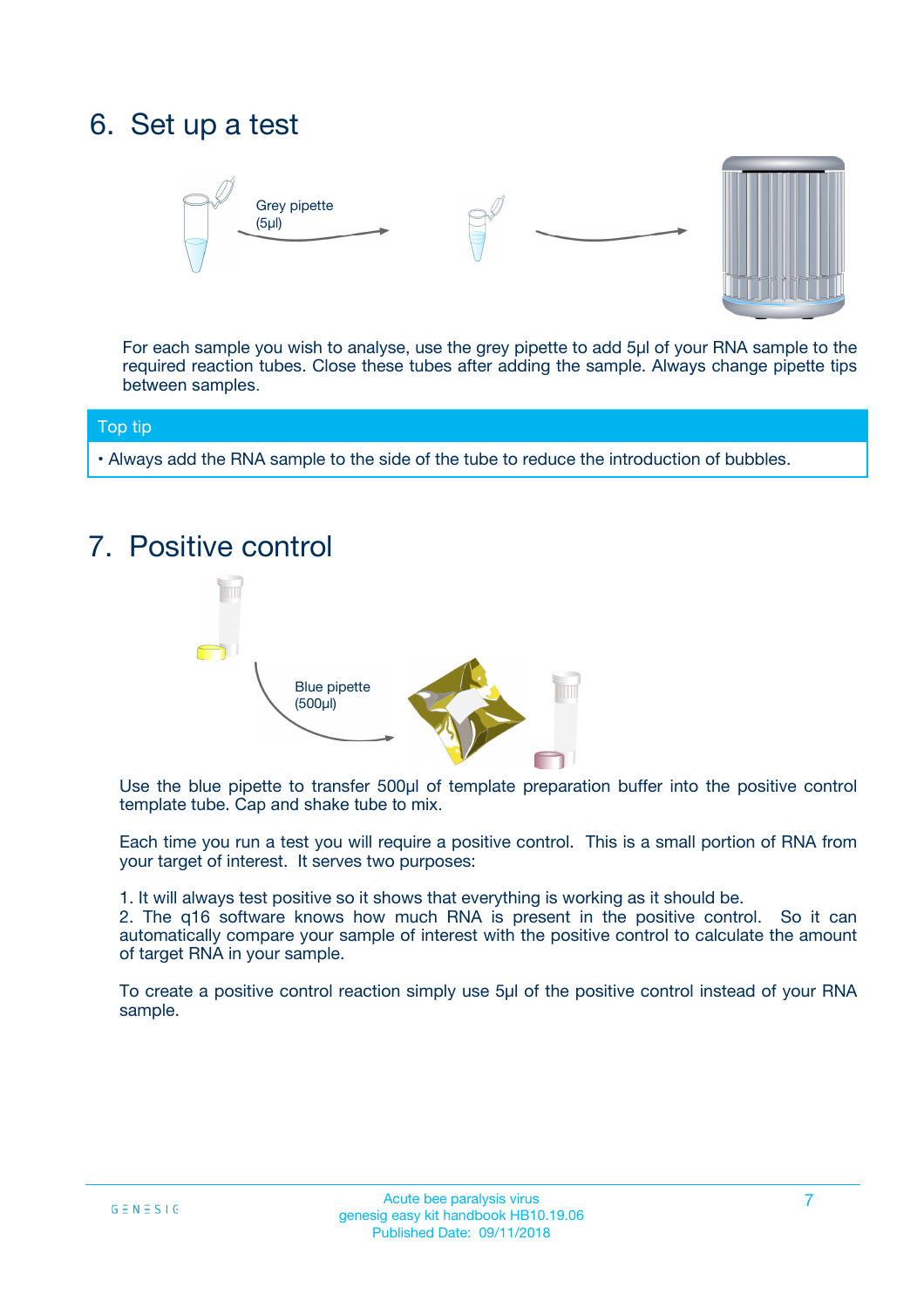



Take great care when setting up your positive control. The positive control template has the potential to give you a false positive signal in your other samples. Set positive controls up last after all other sample tubes are closed. Always change pipette tips between samples. You may even choose to set up positive controls in a separate room.

#### Top tip

**•** Always add the positive control template to the side of the tube to reduce the introduction of bubbles.

## 8. Running the test

Place the tubes into the correct positions in your q16 as defined by the software, this may include positioning of empty tubes to ensure that the q16 lid is balanced. The run can then be started.

|                                   | Unsaved (New Experiment 2<br>$\overline{\phantom{a}}$<br><b>Open Experiments:</b> | <b>E</b> Open<br>Save<br><b>New</b> | Save As          | <b>C</b> Close<br>& Configuration | $G \equiv N \equiv S \mid G$ |
|-----------------------------------|-----------------------------------------------------------------------------------|-------------------------------------|------------------|-----------------------------------|------------------------------|
| <b>Stages:</b>                    | Setup<br><b>Results</b>                                                           |                                     |                  |                                   |                              |
| <b>Notes</b>                      |                                                                                   | <b>Samples</b>                      |                  | <b>Tests</b>                      |                              |
|                                   | <b>Name and Details</b>                                                           | Color<br>Name                       | Note             | Color<br>Name                     | Note                         |
|                                   | New Experiment 2017-10-26 11:06                                                   | Sample 1                            | 4                | Test 1                            | 4                            |
|                                   | Kit type: genesig® Easy Target Detection kit                                      | Sample 2                            |                  |                                   |                              |
|                                   | Instrument Id.:                                                                   | Sample 3                            | $\equiv$         |                                   | $\equiv$                     |
|                                   | Run Completion Time:                                                              | Sample 4                            |                  |                                   |                              |
| <b>Notes</b>                      | $\blacktriangle$                                                                  | Sample 5                            | ♦                |                                   | 傦                            |
|                                   |                                                                                   |                                     |                  |                                   |                              |
|                                   | $\overline{\mathbf{v}}$                                                           |                                     | ÷                |                                   | ⊕                            |
|                                   | <b>Well Contents</b>                                                              |                                     |                  | Run                               |                              |
|                                   | Test                                                                              | Sample                              |                  | <b>Run Status</b>                 |                              |
|                                   |                                                                                   | Negative Control                    | $\blacktriangle$ |                                   |                              |
|                                   | Test 1                                                                            |                                     |                  |                                   |                              |
|                                   | Test 1                                                                            | Positive Control                    |                  |                                   |                              |
| Pos.<br>-1<br>$\overline{2}$<br>3 | Test 1                                                                            | Sample 1                            |                  |                                   |                              |
| $\overline{4}$                    | Test 1                                                                            | Sample 2                            |                  | Show full log                     |                              |
| 5                                 | Test 1                                                                            | Sample 3                            |                  | <b>Run Control</b>                |                              |
| 6                                 | Test 1                                                                            | Sample 4                            |                  |                                   |                              |
| $\overline{7}$                    | Test 1                                                                            | Sample 5                            |                  |                                   |                              |

#### Top tip

- Before loading tubes into the q16, check for bubbles! Flick the bottom of the tubes to remove any bubbles that may have formed during the test setup.
- Apply centrifugal force with a sharp wrist action to ensure all solution is at the bottom of the reaction tube.
- When repeating a test you can use a previous file as a template by clicking 'open' then selecting File name > Files of Type > Experiment file as template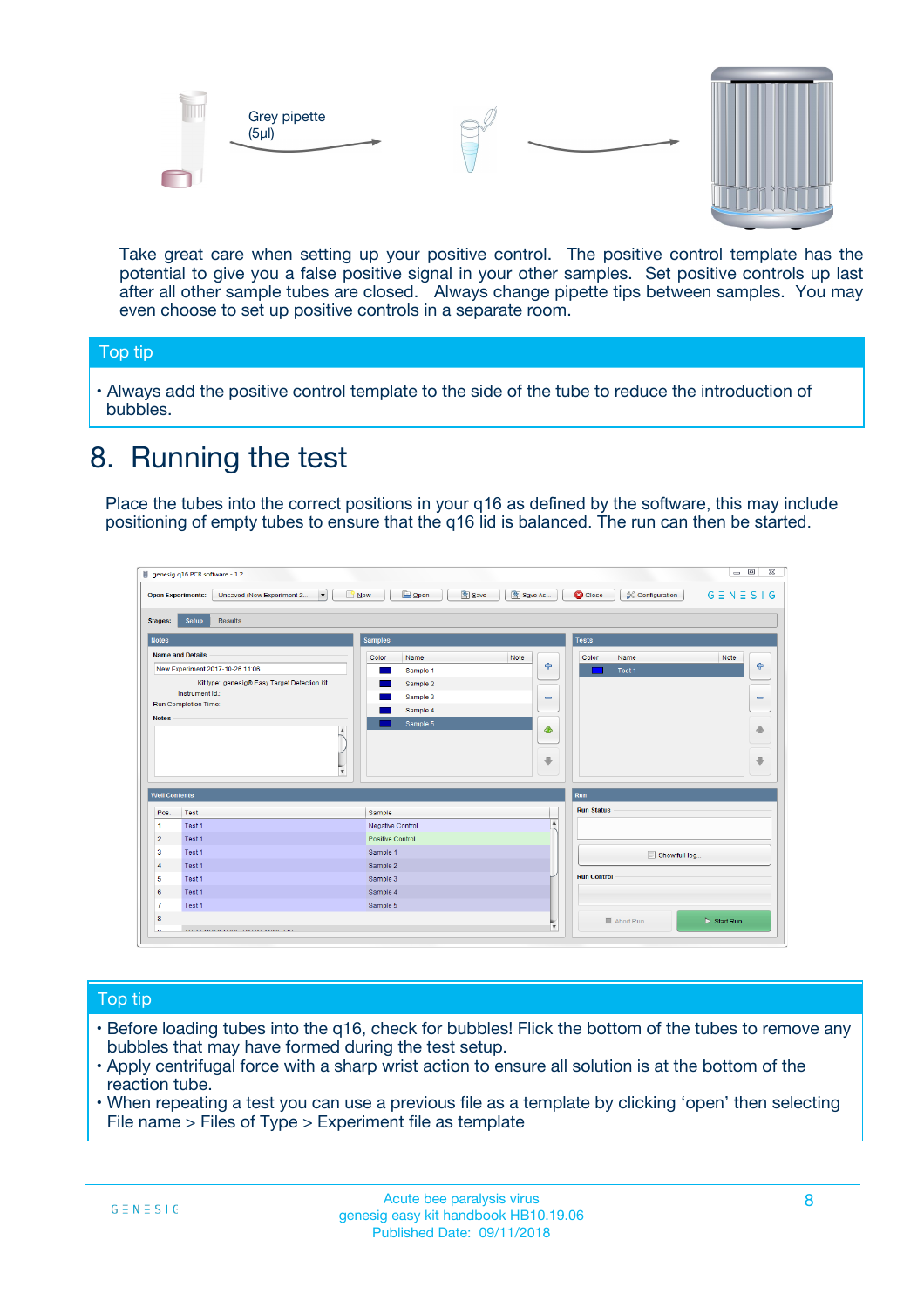### What do my results mean?

Analysis of your data is carried out automatically by the genesig q16. The following information is designed to help you fully understand a result or to troubleshoot:

### "Positive"

#### **Explanation**

Your sample has produced a positive result. Your target of interest is present and you can use the reported quantity.

### "Negative"

#### **Explanation**

Your sample has produced a negative result. The target is not present in your sample.

### "Test contaminated"

#### **Explanation**

The Negative Control should be completely free of any DNA/RNA. If you see this error message it means that at some point during the setup, the Negative Control has been contaminated with DNA/RNA and has given a positive signal. This contamination has invalidated the test. The Positive Control and your test samples are both possible sources of contaminating DNA/RNA. The genesig q16 reaction tubes from previous runs will also contain very high amounts of DNA so it is important that these are carefully disposed of after the run is completed and NEVER OPENED. It may be the case that your kits have become contaminated which will lead to the same problem occurring repeatedly.

#### **Solutions**

1. Clean your working area using a commercial DNA remover solution to ensure the area is DNA free at the start of your run and re-run the test.

2. If the problem persists then the kit has become contaminated and it will have to be discarded and replaced with a new kit. When you open the new kit, run a simple test to show that changing the kit has solved the problem. Prepare a test which includes only the Positive Control, the Negative Control and one 'mock sample'. For the 'mock sample' add water instead of any sample RNA. The result for the Negative Control and the mock sample should be negative indicating that contamination is no longer present.

#### **Preventive action**

An ideal lab set-up has a 'Clean area' where the test reagents are prepared and a 'sample area' where DNA/RNA samples and the Positive Control template are handled. The best workflow involves setting up all the test components (excluding the positive control template) in the clean area and then moving the tests to the sample area for sample and Positive Control addition. If this method is followed then the kit components are always kept away from possible sources of contamination. For extra security the Negative Control can be completely prepared and sealed in the clean area. All work areas should be decontaminated regularly with DNA remover.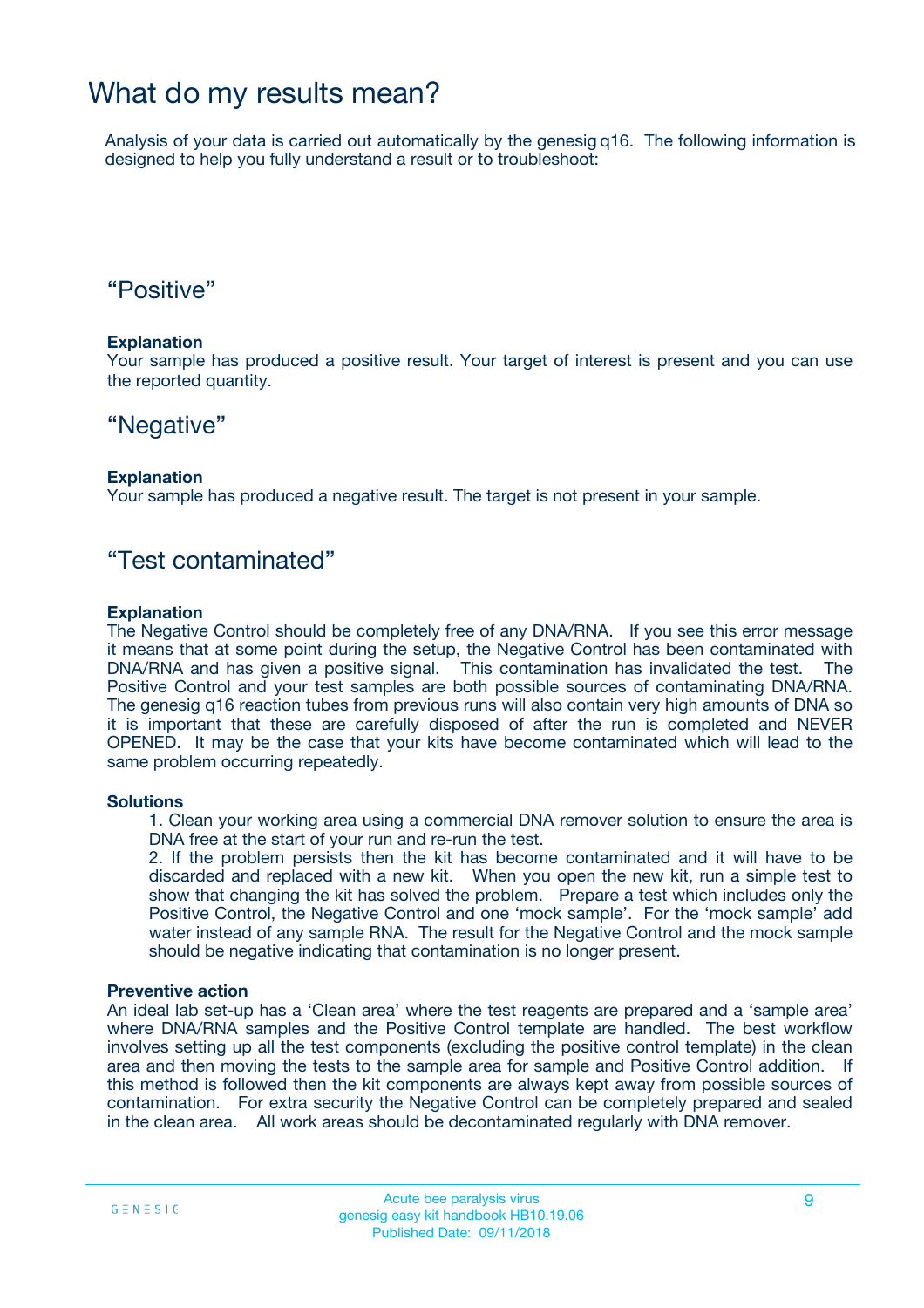### "Sample preparation failed"

#### **Explanation**

The test has failed because the quality of the sample was not high enough. The Internal Extraction Control component identifies whether the sample has been prepared correctly and is of suitable quality. This error message means that this quality control test has failed and the sample quality is not high enough for analysis.

#### **Solutions**

1. Check the sample preparation protocol for any user errors then repeat.

2. Poor quality samples can result from overloading the sample preparation protocol with too much starting material. Try reducing the amount of starting material then repeat.

3. Failing to add the Internal Extraction Control RNA to your sample during the sample preparation protocol can also lead to a reported result of "sample preparation failed". Ensure that this step has not been overlooked or forgotten. If your samples are derived from an archive store or from a process separate from your genesig Easy extraction kit; you must add 5µl of Internal Extraction Control RNA into each 0.5ml of your sample to make it suitable for use on the q16.

### "Positive result, poor quality sample"

#### **Explanation**

The test is positive so if you are only interested in obtaining a 'present or absent' answer for your sample then your result is reliable. However, the test contains an Internal Extraction Control component that identifies if the sample is of high quality. This quality control test has failed and the sample is not therefore of high enough quality to accurately calculate the exact copy number of RNA present. If you require quantitative information for your sample then proceed with the solutions below.

#### **Solutions**

1. For appropriate solutions, read the "Sample preparation failed" section of this handbook.

### "Test failed"

#### **Explanation**

The test has failed because the Positive Control has not worked. The Positive Control is present to show that all aspects of the test are working correctly together. When this control test fails, the test as a whole is invalidated. This finding indicates that a problem has occurred in the reaction set-up part of the experiment and has nothing to do with sample preparation.

#### **Solutions**

- 1. Check the entire workflow and test set-up to look for any user errors, then repeat the test e.g. have the right colour pipettes and solutions been used with the correct tubes?
- 2. Ensure the positive and negative controls are inserted into the correct wells of your q16.

3. A component of the test may have 'gone off' due to handing errors, incorrect storage or exceeding the shelf life. When you open a new kit, run a simple test to show that changing the kit has solved the problem. Prepare a test which includes only the Positive Control, the Negative Control and one 'mock sample'. For the 'mock sample' add internal control template instead of any sample RNA. If the Positive Control works, the mock sample will now be called as a negative result.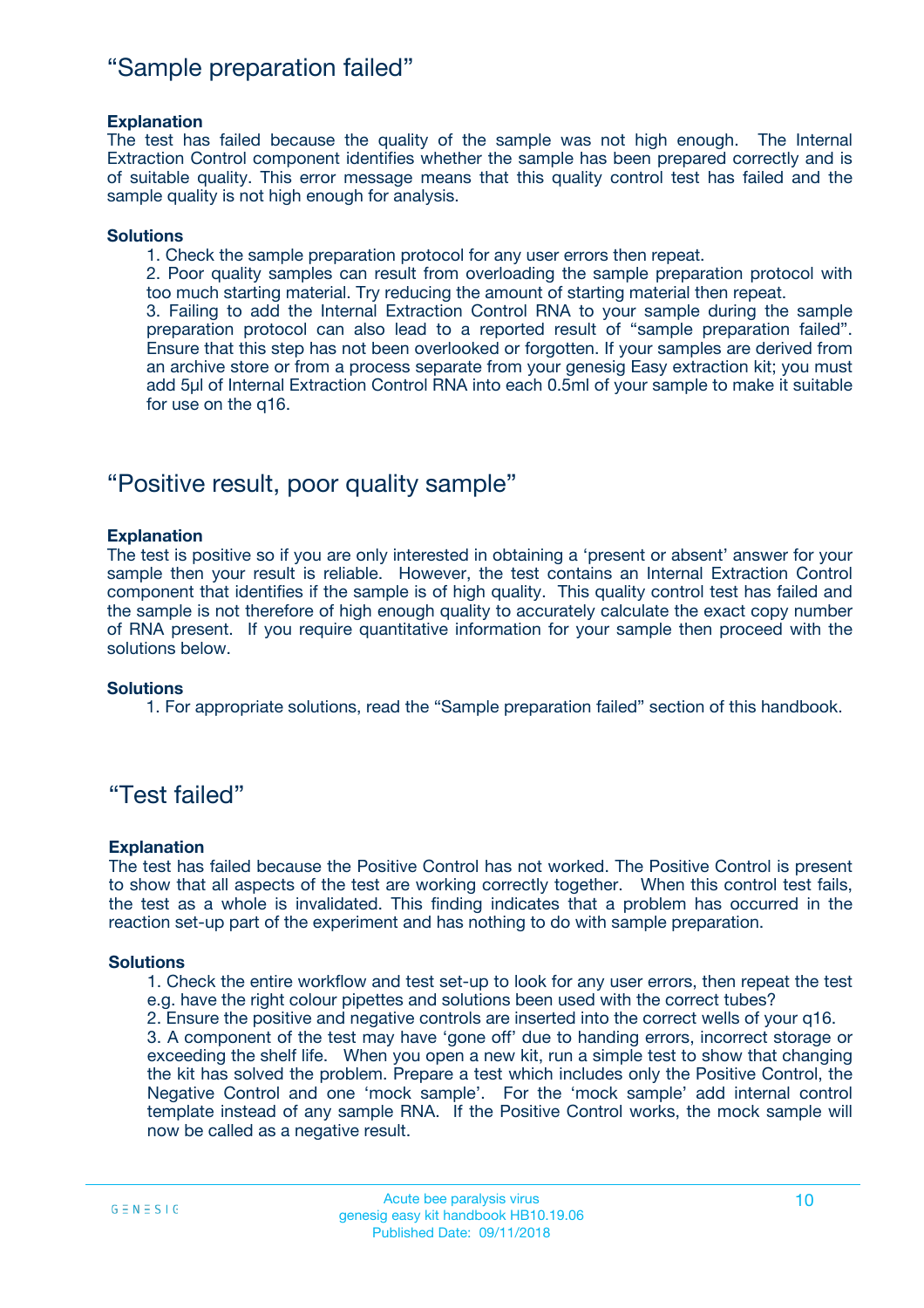### "Test failed and is contaminated"

#### **Explanation**

The Positive Control is indicating test failure, and the Negative Control is indicating test contamination. Please read the "Test Failed" and "Test contamination" sections of this technical support handbook for a further explanation.

#### **Solution**

1. For appropriate solutions, read both the "Test failed" and "Test contaminated" sections of this handbook.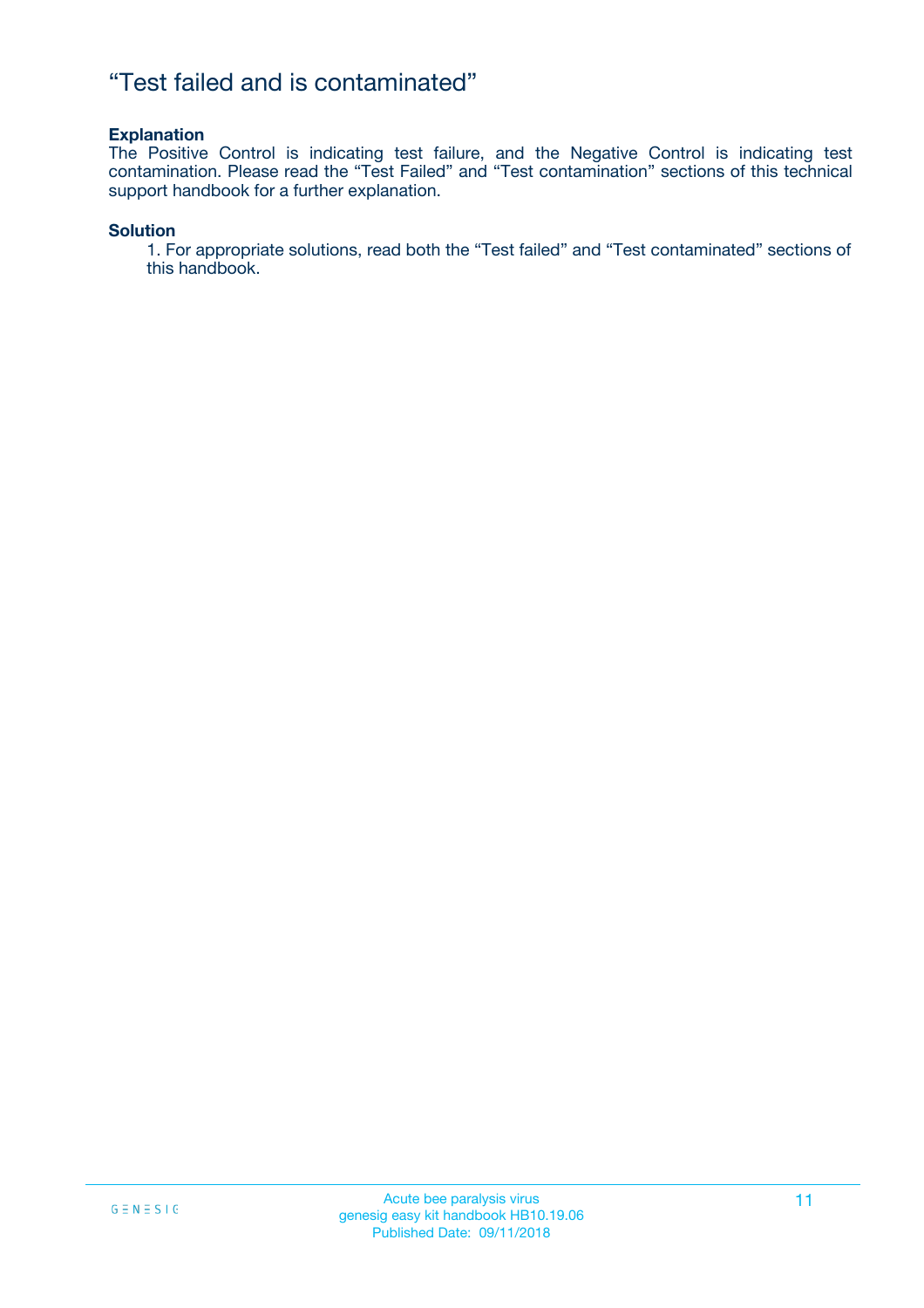## Acute bee paralysis virus

Since its first identification, the presence of Acute bee paralysis virus (ABPV) in honey bees (A. mellifera) has been reported in North America, Central and South America, Europe, Oceania, Asia, Africa, and the Middle East.

Acute bee paralysis virus is part of a complex of closely related viruses from the Family Dicistroviridae.

ABPV's genome is approx 9.49kb in length with a 35.5% GC content.

These viruses have a widespread prevalence in honey bee colonies. They also display a predominantly sub-clinical aetiology that contrasts sharply with the extremely virulent pathology encountered at elevated titres, either artificially induced or encountered naturally. These viruses are frequently implicated in honey bee colony losses, especially when the colonies are infested with the parasitic mite Varroa destructor.

Spread of ABPV in the colonies is probably via salivary gland secretion of infected adult bees when glandular secretions are fed to young larvae or mixed in the pollen. Infected larvae either die before they are sealed in brood cells if large amounts of virus particles were ingested, or survive to emerge as apparently un-infected adult bees.

The virus is transmitted by the mite Varroa destructor. The virus normally remains in cells in the bees' body. When the bee is parasitised by Varroa the virus is either released from the cells or activated. It then spreads throughout the bees system. It may kill the adult or it may be passed on to brood. If brood is affected it may show signs similar to AFB and EFB. Severely affected larvae die in the cells before they are capped.

There is no treatment nor specific control measures but the colony needs to be kept free of other diseases, particularly Varroa.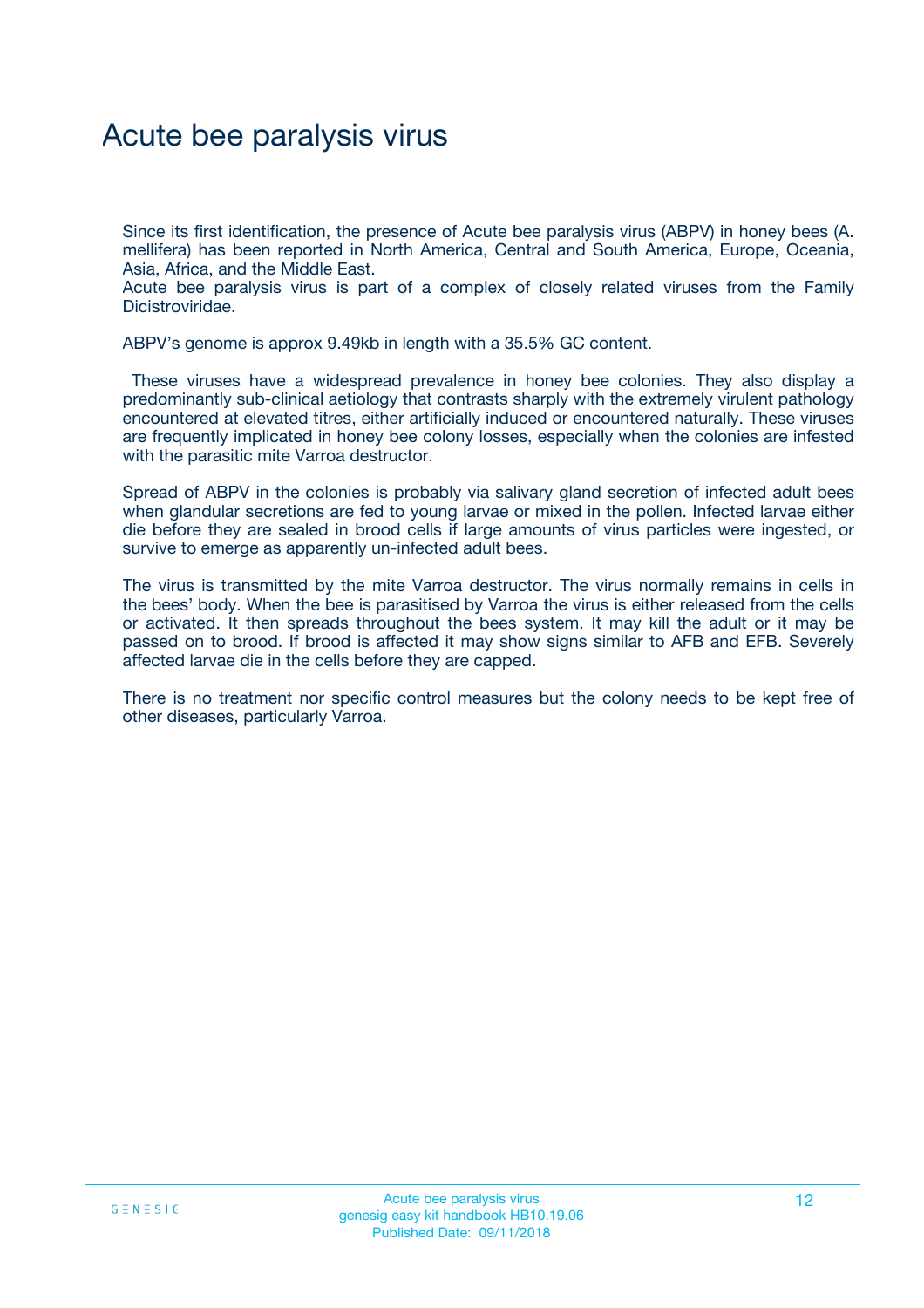## **Specificity**

The Primerdesign genesig Kit for Acute bee paralysis virus (ABPV) genomes is designed for the in vitro quantification of ABPV genomes. The kit is designed to have a broad detection profile. Specifically, the primers represent 100% homology with over 95% of the NCBI database reference sequences available at the time of design.

The dynamics of genetic variation means that new sequence information may become available after the initial design. Primerdesign periodically reviews the detection profiles of our kits and when required releases new versions.

If you require further information, or have a specific question about the detection profile of this kit then please send an e.mail to enquiry@primerdesign.co.uk and our bioinformatics team will answer your question.